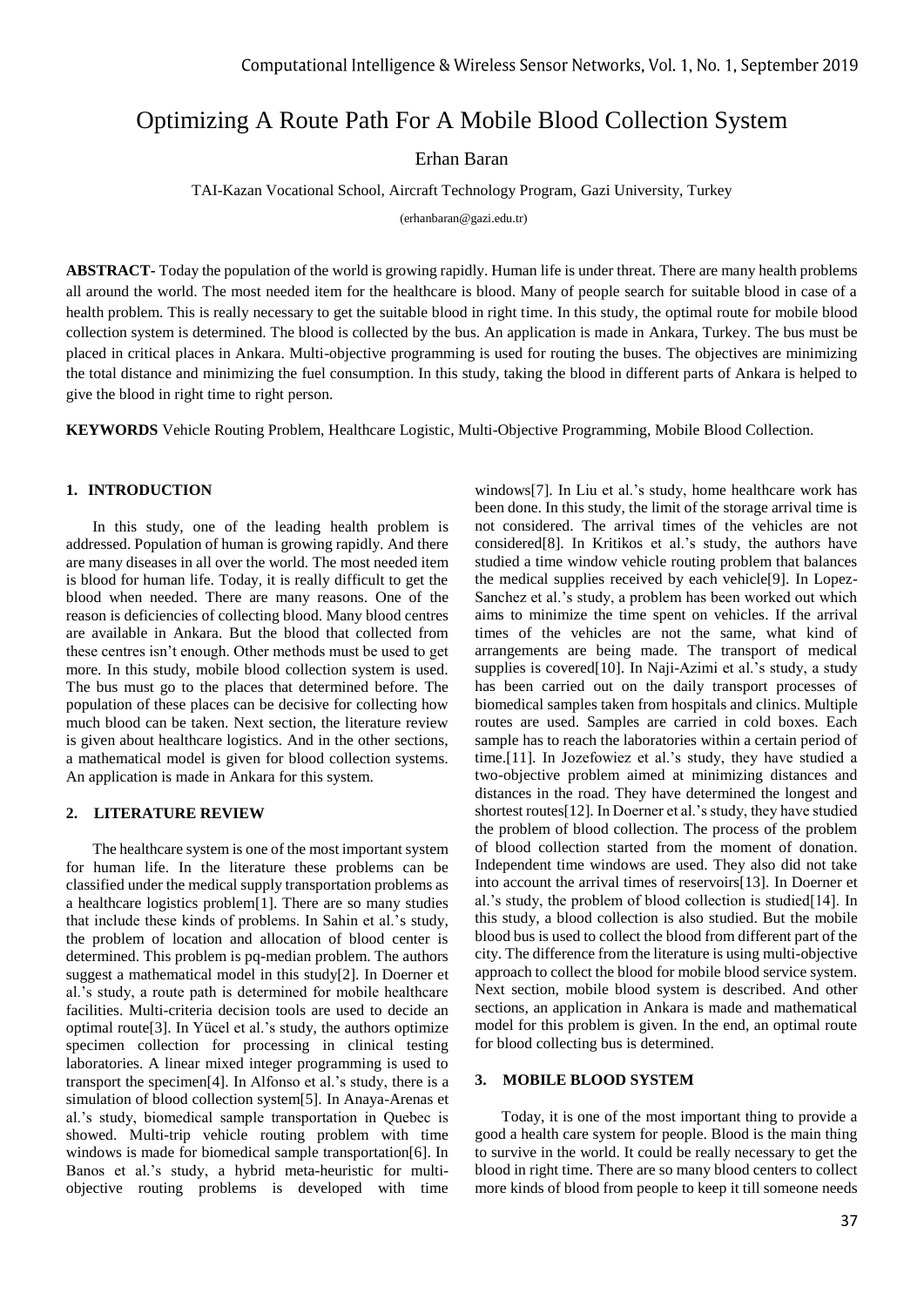them. But sometimes it can be difficult to collect enough blood. Healthcare centers find alternative ways to collect the blood fast. One of these alternative way is using mobile blood bus. The blood buses must have all the health supplies inside them.

 Mobile blood buses collect the blood from different part of the city. And then blood samples are classified and go to the storage. The blood samples have to keep in cold boxes till arriving the blood centers.

## **4. APPLICATION**

In this study, an application is made in Ankara. Ankara is the capital of the Turkey and the population is too high in this city. So it is necessary to use mobile blood buses in Ankara. In this study, a route path must be determined for a mobile blood bus. There are 5 bus stops to collect the blood samples. These stops are in Gölbaşı(G), Kızılay(K), Cebeci(C), Yenimahalle(Y) and Mamak(M). The bus starts working at 8 am and stops at 10 pm in a day. Deciding a route between these places is very important. The distance between these places are given in Table1.

**Table 1.** Results for the epsilon-constraint method

|               | G    | K  | $\mathcal{C}_{0}^{(n)}$ | Y  | $\boldsymbol{M}$ |
|---------------|------|----|-------------------------|----|------------------|
| G             |      | 18 | 22                      | 56 | 30               |
| K             | 18   |    | 3                       | 23 | 5                |
| $\mathcal{C}$ | 22   | 3  | ۰                       | 22 | 3                |
|               | Y 56 | 23 | 22                      |    | 44               |
| $M$ 30        |      | 5  | 3                       | 44 | ۰                |

A multi-objective mathematical model is used to determine an optimal route for the bus. The mathematical model is given below in next section.

#### **5. MATHEMATICAL MODEL**

In this study, the mathematical model has two objectives. These are minimizing total distance and minimizing fuel consumption of the blood bus. The notations and formulation of the mathematical model is given below.

#### **5.1. Notations**

Notation of the model is given below.

i, j: Transportation node index,  $i=1,...,5$  and  $j=1,...,5$  cell nodes and i,j=1 is blood center.

- tij: The distance between the stop i to stop j.
- R: A set of intermediate stops.
- ui: It has any real value of stop i.
- sij: fuel consumption amount from stop i to stop j.

## **5.2. Objective Functions**

- min  $F1 = \sum_{i=1}^{5} \sum_{j=1}^{5} t_{ij} x_{ij}$ (1)
- min  $F2 = \sum_{i=1}^{5} \sum_{j=1}^{5} s_{ij} x_{ij}$ (2)

## **5.3. Constraints**

$$
\sum_{i=0}^{N_k} x_{ij} = 1 \qquad \qquad \text{Vj=1,2,...,5} \tag{3}
$$

$$
\sum_{j=0}^{N_k} x_{ij} = 1 \qquad \qquad \text{Vi=1,2,...,5} \tag{4}
$$

 $u_i - u_j + n \cdot x_{ij} \leq n - 1$   $\qquad \forall i \neq j \in \mathbb{R}$  (5)

 In this mathematical model, the equations (1) and (2) are the objective functions. (3) and (4) constraints are providing to visit each stops at least once. And also equation (5) denotes the sub-tour elimination constraints, using Gomory cutting planes approach developed by Miller, Tucker and Zemlin[15]. These constraints took the tour of the state model to inhibit the formation of approximately  $(n^2-3n+2)$  lead to the addition of one constraint[16]. In particular, the use of this Miller, Tucker and Zemlin constraints in oversized model is much easier and the routing problem is one of the constraints to improved wellreceived tour blocking.

#### **6. COMPUTATIONAL RESULTS**

 In this study, the mathematical model has two objective functions. To solve the multi-objective models, some methods can be used. In the literature, there are 3 leading methods in the vehicle routing problem. These methods are; the weightedsum method, the  $\epsilon$ -constraint method and the augmented weighted tchebycheff function method. The results for the weighted-sum method are given in Table2.

Table 2. Results for the weighted sum method

| <b>Solutions</b> | Objective $(F_1, F_2)$ | Route         |
|------------------|------------------------|---------------|
| $1 - 3$          | 104,19                 | $G-K-M-C-Y-G$ |
| $4 - 21$         | 96,20                  | $G-M-C-Y-K-G$ |

 The other method to combine the objectives is the epsilon-constraint method. For this method, one of the objective function is written as the constraint and the problem is solved as it has one objective function. Epsilon values are changing between 19-99. Table3 shows the results of the epsilon-constraint method.

**Table 3.** Results for the epsilon-constraint method

| <b>Solutions</b> | Objective $(F_1, F_2)$ | Route         |
|------------------|------------------------|---------------|
|                  | 96.20                  | $G-K-Y-C-M-G$ |
| $2 - 21$         | 102,23                 | $G-C-Y-K-M-G$ |

 The third method is the augmented weighted tchebycheff function method. This method based on the minimization of